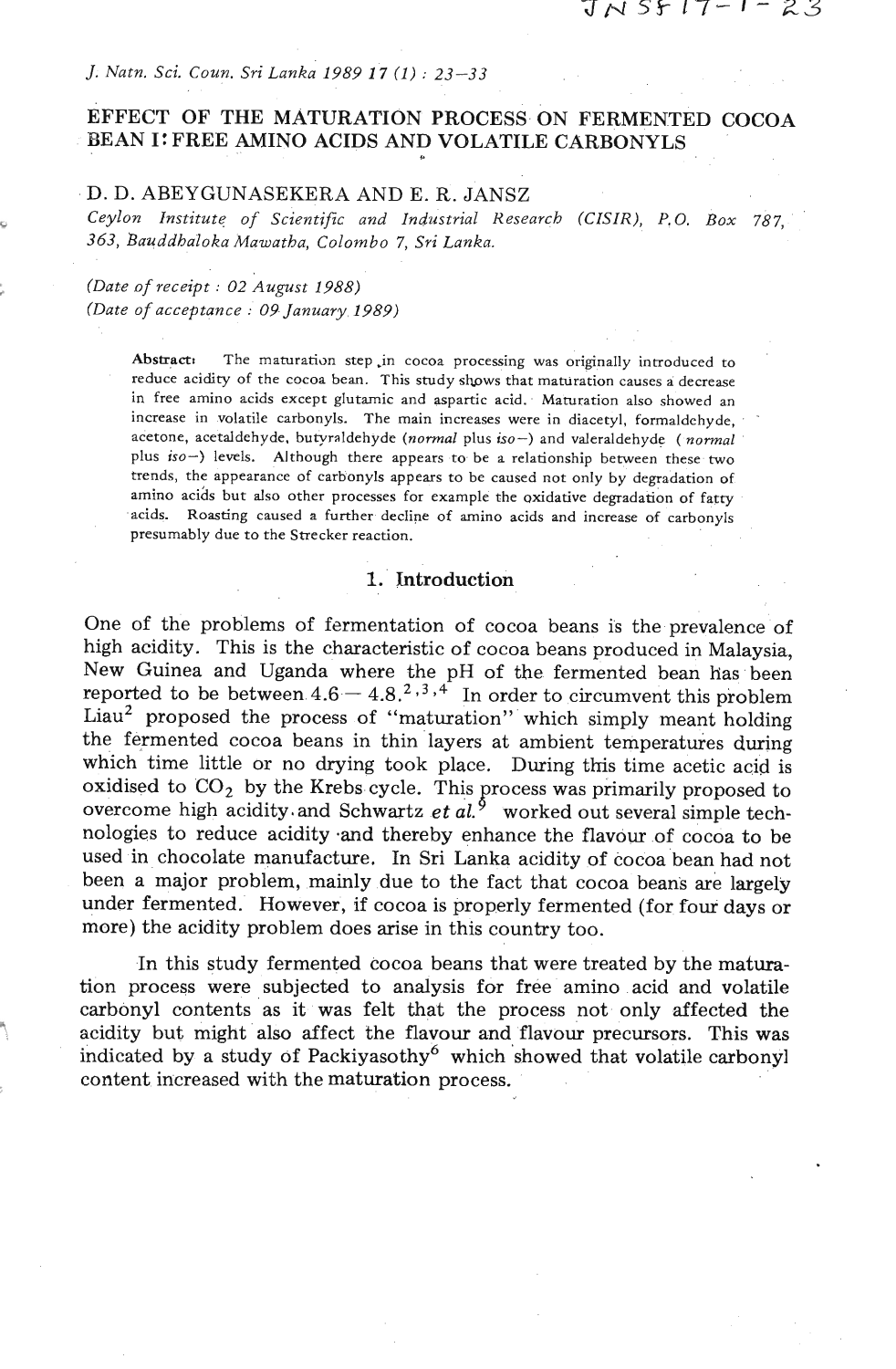#### 2. Experimental

# **2.1** Plant Material

Cocoa bean was obtained from the Wariyapola Estate, Matale, Sri Lanka. The plant material was a mixture of the forestero and criolla varieties in the ratio of approximately **4:l.** It was not practical to separate the varieties as both types of seeds sometimes exist within the same pod. Pods from different sections of the estate were pooled to obtain a random sample. Samples were drawn for experiments in both the major (September  $-$  December) and minor (April - June) seasons, which may be considered as indicative of two possible extreme conditions of climate for samples from this particular estate.

#### **2.2** Fermentation

Cocoa beans were fermented according to the method of  $O$ gutuga<sup>5</sup> in six cane baskets. Each basket contained 12-17 kg of beans and pulp. The beans were fermented for four days with a 'turning' after 48 h.

### **2.3** Maturation

Cocoa beans (10-15 kg) after fermentation for four days were subjected to 'maturation'. The beans were spread in the shade in the fermentory on coir matting in a layer of 5 cm. The cocoa beans were held at an ambient temperature  $(28^0 - 29^0)$  for 48 h. Turning of beans were carried out after 24 h. to ensure proper aeration. The cocoa beans were then washed and sun dried  $(3-4 \text{ days})$ .

#### 2.4 Roasting

Roasting was carried out for 30 min. separately at  $125^{\circ}$ C or  $165^{\circ}$ C in a Memmert UL 50 oven.

## 2.5 Determination of **Amino** Acids

# **2.5.1'** *Extraction of free amino acids*

Free amino acids were extracted by the method of Rohan and Stewart.<sup>7</sup>

#### *2.5.2 Quantification of amino acids*

Quantification was carried out using a Joel model **6AH** amino acid analyser following the procedure described by Packiyasothy. $^6$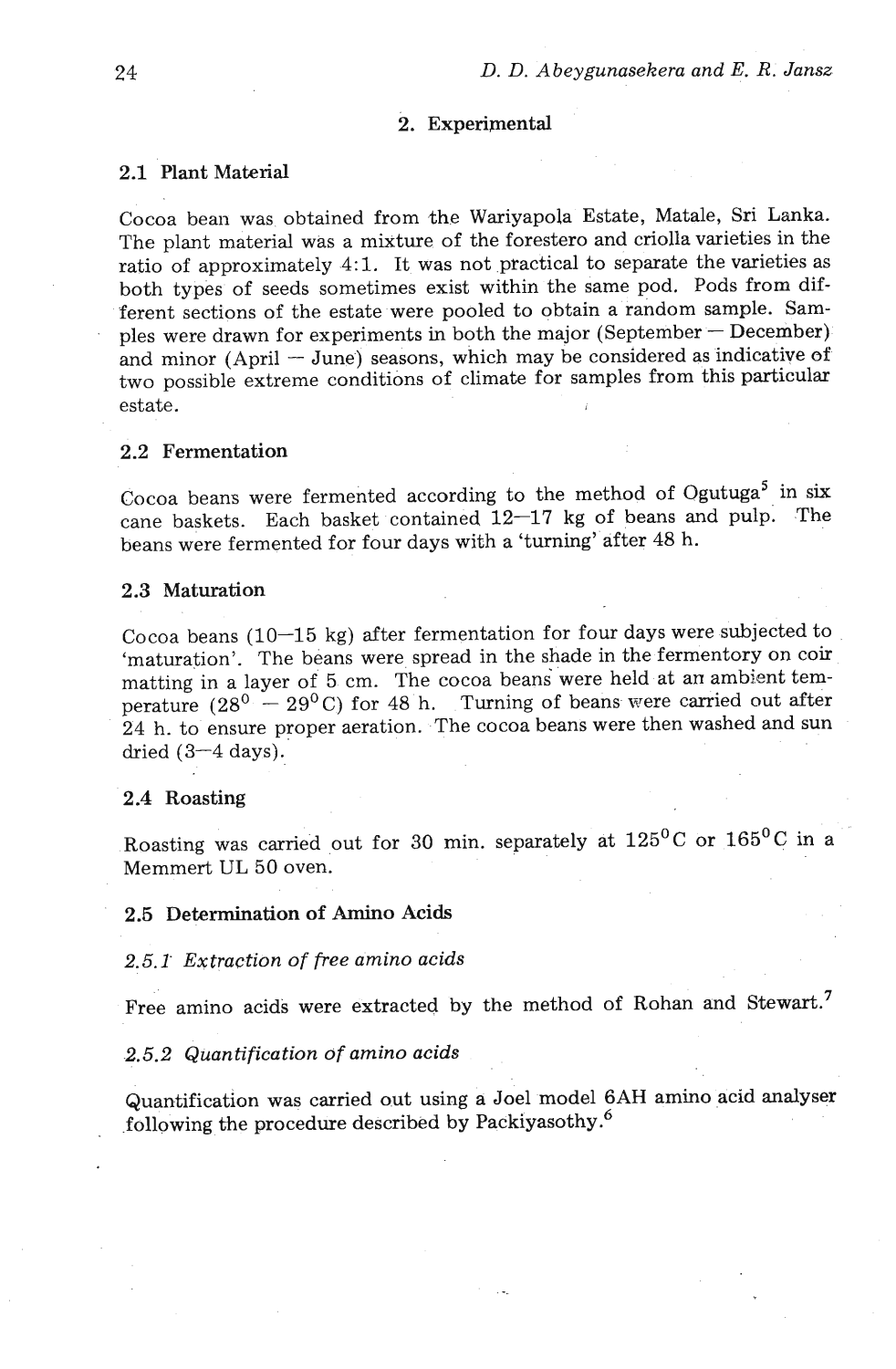# 2.6 Determination of **Carbonyls**

# 2.6.1 *Trapping of volatile carbonyls as 2,4-DNP derivatives*

Distilled water (400 ml) was added to finely ground shell-free cocoa bean (100 g) and the mixture was distilled over  $4h$ . The volatile compounds were trapped in isopentane : diethyl ether (1:l) using a modified Clavenger apparatus fitted with an iced water condenser ( $5\text{°C}$ , Fryka-Therm water cooler). The extract was collected at half hourly intervals while adding fresh solvent (isopentane : diethyl ether, 1:1),

The carbonyls present in the total extract ( $\sim$  35 ml) were then con-The carbonyls present in the total extract ( $\sim$  35 ml) were then converted to their 2,4-DNP derivatives.<sup>10</sup> Although it is probable that recovery of carbonyls and derivatisation is not 100% as standard conditions were followed any errors introduced by these standard procedures would be common to different treatments. Fermented, matured, fermented and roasted, matured and roasted cocoa was subjected to such analysis.

# 2.6.2 *Preparation of standard* 2,4-DNP *derivatives*

2,4-DNP derivatives of 2,3-butadione. (diacetyl), formaldehyde, acetaldehyde, acetone, furfural, propanal, iso-butyraldehyde, n-butyraldehyde, so-valeraldehyde, n-valeraldehyde and nonanaldehyde were prepared using the method described by Vogel.<sup>10</sup>

# 2.6.3 Separation of 2,4–DNP derivatives (Standards) TLC–UV densito $metry$

Standard solutions (10.0 mg/10.0 ml) of  $2,4$ -DNP derivatives were prepared separately in chloroform. Aliquots  $(5 \mu l)$  were spotted on neutral silica gel  $G-60$  TLC plates (500 $\mu$ ). The plates were developed in the following solvent systems.

Solvent I – Hexane : Toluene  $(40:60)$ 

Solvent  $II - CCl_4$ : Hexane: Ethyl acetate (70:20:10)

(once in solvent I followed by twice in solvent II for a good separation).

meter (Model 76502) equipped with a strip chart recorder (Camag Model 107). The operating conditions were as follows<sup>6</sup> -1107). The operating conditions were as follows  $^{6}$  – The plates were scanned at 436 nm using a Camag  $TLC$ -UV densito-

| Wave length | 436 nm          |
|-------------|-----------------|
| Slit        | $12 \text{ nm}$ |
| Band width  | $10 \text{ nm}$ |
| Sensitivity | հ               |
| Span        | 8.80            |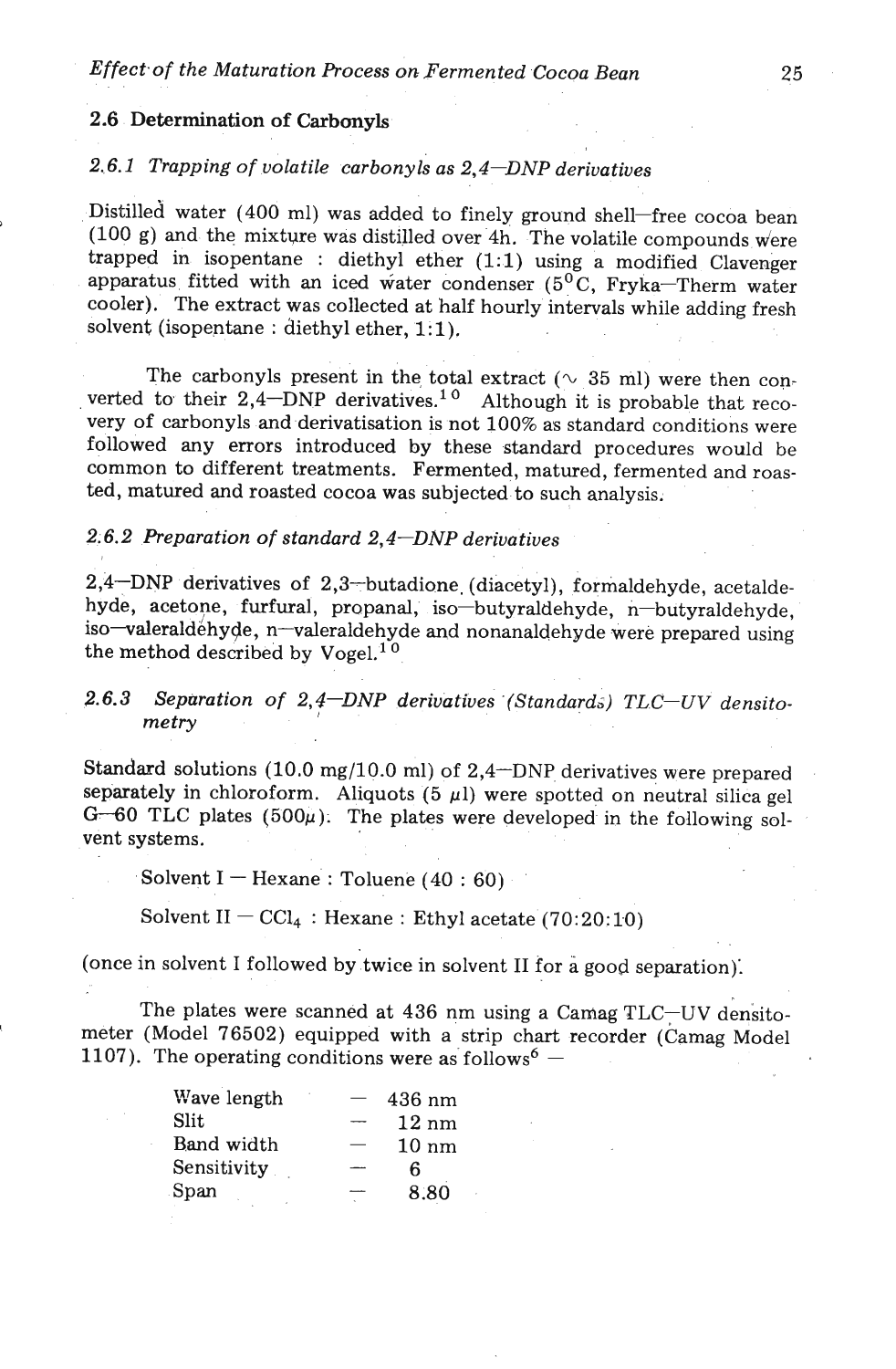| Recorder setting | $100 \text{ mV}$   |
|------------------|--------------------|
| Recorder speed   | $5 \text{ cm/min}$ |
| Scan speed       | $2$ mm/sec.        |

## *2.6.4 Standard curves*

Standard curves were plotted using standard solutions (50 mg/100 ml) after suitable dilutions using chloroform as solvent. An aliquot of  $10\mu$ 1 (1- $5\mu$ g) was spotted (keeping the spotting volume constant at  $10\mu$ l) on silica gel  $G-60$  TLC plates (300 $\mu$ ) developed as described in 2.6.3. The dried plates were scanned transversely for the standard curve. The technique of dual 12 mm non-overlapping bands was employed to ensure that the entire spot is covered when spot width reached 12 mm or a near value.

The standard curves were plotted accordingly (weight  $\mu$ g versus peak area). The standard curves gave straight lines in the ranges of  $(0.5\mu g)$ . As there was some doubt regarding reproducibility from plate to plate, the standard curves were used only to ensure that the peak area **was** proportional to the 2,4-DNP derivative levels  $(\mu g)$ . Standard spots were run on each plate for quantification purposes.

# *2.6.5.Separation of 2,4-DNP derivatives of carbonyls of cocoa*

The 2,4-DNP derivatives of carbonyls from cocoa distillates were prepared. These were dissolved in chlorofrom (50 mg/25 ml) and aliquots (5 $\mu$ l) were spotted in TLC plates (silica gel  $G-60-500\mu$ ) and developed as described above. The plates were subjected to TLC-UV densitometric analysis as in *2.6.3.* 

# *2.6.6 Quantification of 2;4-DNP derivatives of carbonyls*

The TLC plates (containing 2,4-DNP derivatives of cocoa carbonyls) were scanned in a Camag TLC-UV densitometer (Model 76502) equipped with a computing integrator (DP 88).

Each peak area was also calculated using a computer programme on a Commodore 64 Personal Computer. The peaks which were not picked up by the integrator were quantified by this method. The calibration of each run was carried out by spotting a known quantity of a sample on the same plate.

# 2.7 Incubation **Experiments** with Amino **Acids**

Samples of fermented cocoa beans (500 g) were macerated in a Waring<br>blender. The macerated samples were treated as follows —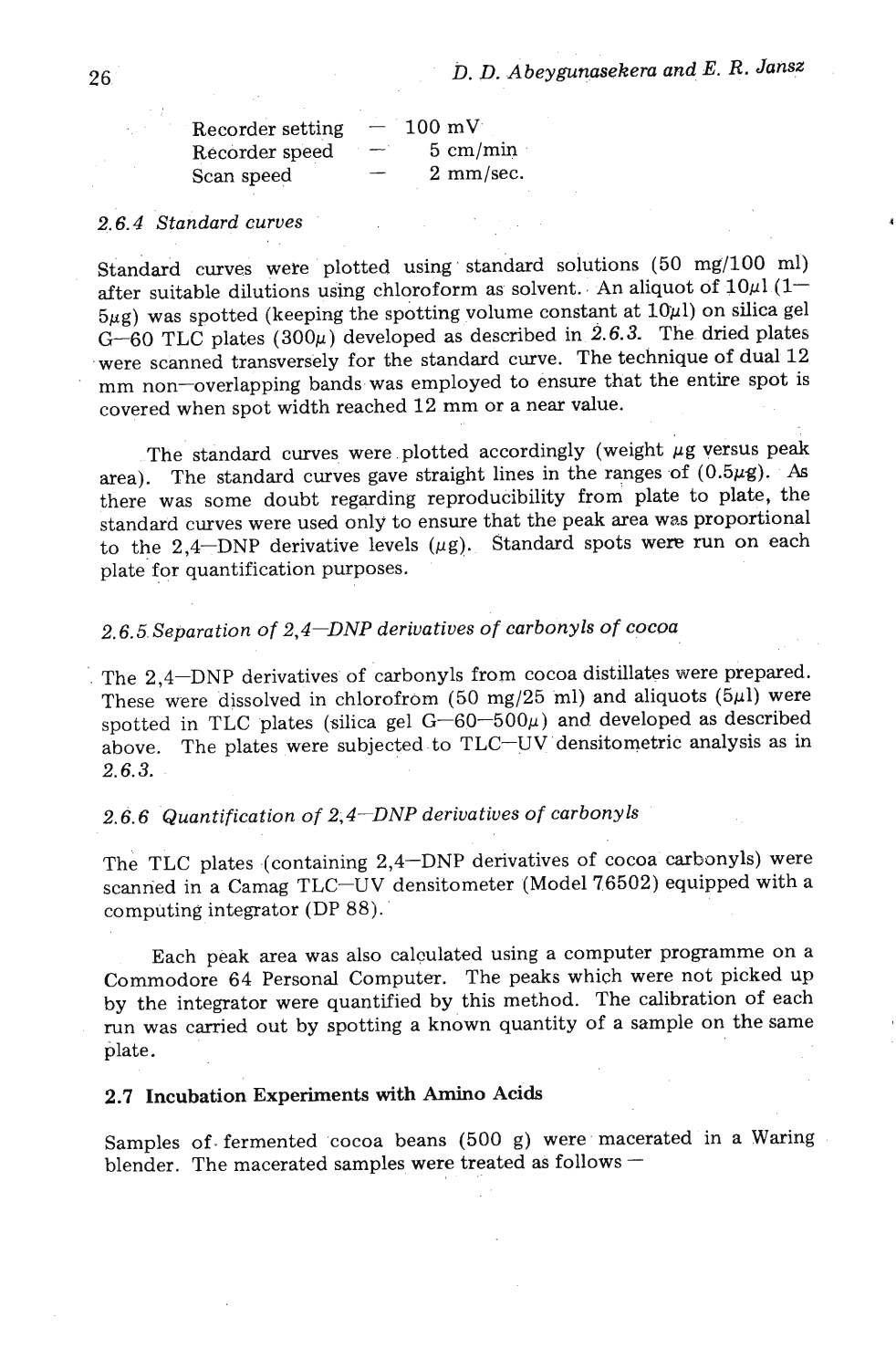## *Effect of the Maturation Process on Fermented Cocoa Bean*

One sample (50 g) Was retained as a control. Another sample (50 g) was held at  $50^0$ C for 2h. A third sample (50 g) was made alkaline (pH 11.0) using  $1N$   $Na<sub>2</sub>CaO<sub>3</sub>$  after which the pH was reduced to (4.2) using 2N HCl. These treatments were introduced in an effort to deactivate enzymes and which was partially successful (Table 4).

The remaining samples (50g each) were incubated with the following amino acids (50 mg/100ml distilled water) alanine, valine, leucine, threonine and glutamic acid. To all samples a solution (5 ml) of sodium benzoate fixed concentration (200 ppm) was added to prevent growth of microorganisms.

The samples were allowed to stand for 48h. (covered with polythene to prevent drying).

The volatiles were trapped and the carbonyls converted to their  $2.4-$ DNP derivatives and quantified.

## **3. Results**

#### $3.1$  pH

The process of maturation resulted in the pH of the cocoa beans rising from 4.8 to 5.2.

#### **3.2 Effect on Amino Acids**

Maturation caused a decline in amino acids. The only amino acids that showed increases were glutamic acid and aspartic acid. The roasting process also caused a decline in amino acid content. Details of results are shown in Table 1.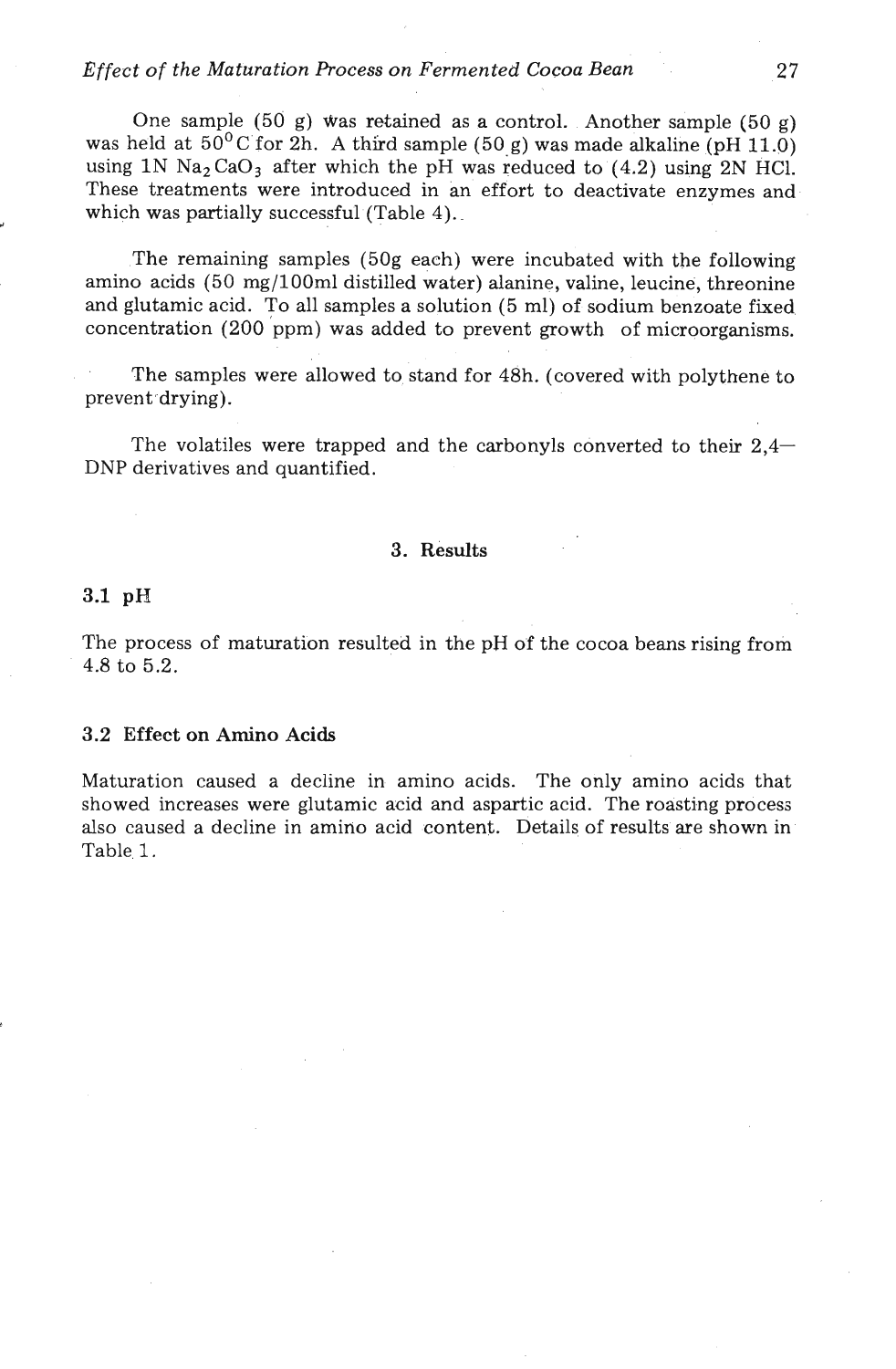| Amino Acid     | Non-matured | Matured   | Non-matured<br>roasted | Matured<br>roasted |
|----------------|-------------|-----------|------------------------|--------------------|
|                | (mg/100g)   | (mg/100g) | (mg/100g)              | (mg/100g)          |
| Lysine         | 2.08        | 1.86      | 0.98                   | 0.61               |
| Histidine      | 0.46        | 0.39      | 0.36                   | 0.23               |
| Arginine       | 1.25        | 1.19      | 0.99                   | 0.93               |
| Aspartic acid  | 2.19        | 3.48      | 1.45                   | 1.58               |
| Threonine      | 4.54        | 3.24      | 2.00                   | 1.52               |
| Serine         | 1.41        | 1.37      | 1.35                   | 1.04               |
| Glutamic acid  | 3.93        | 4.99      | 1.01                   | 1.33               |
| Proline        | 3.13        | 2.22      | 1.70                   | 1.25               |
| Glycine        | 0.63        | 0.61      | 0.54                   | 0.45               |
| Alanine        | 4.93        | 1.31      | 1.67                   | $0.07\,$           |
| Valine         | 5.39        | 2.59      | 2.14                   | 1.61               |
| Iso-leucine    | 2.53        | 1.93      | 1.34                   | 1.12               |
| Leucine        | 7.09        | 4.25      | 3.04                   | 2.15               |
| Tryosine       | 2.10        | 1.76      | 1.43                   | 1.06               |
| Phenyl alanine | 3.49        | 3.35      | 2.24                   | 1.44               |
| <b>TOTAL</b>   | 45.05       | 34.54     | 22.24                  | 16.39              |

Table 1. Effect of maturation and roasting of cocoa on individual amino acids

Roasting was carried out at  $165^{\rm O}$ C

# **3.3** Effect on Carbonyls

Maturation had a dramatic effect on volatile carbonyls. The results are shown in Table 2. **A** TLC densitometric scan of the matured sample is shown in Figure 1 and the quantification of carbonyls is shown in Table **3.**  In the case of butyraldehyde and valeraldehyde, it was not possible to separate the *normal* and *iso*-forms. However, the bulk is likely to be the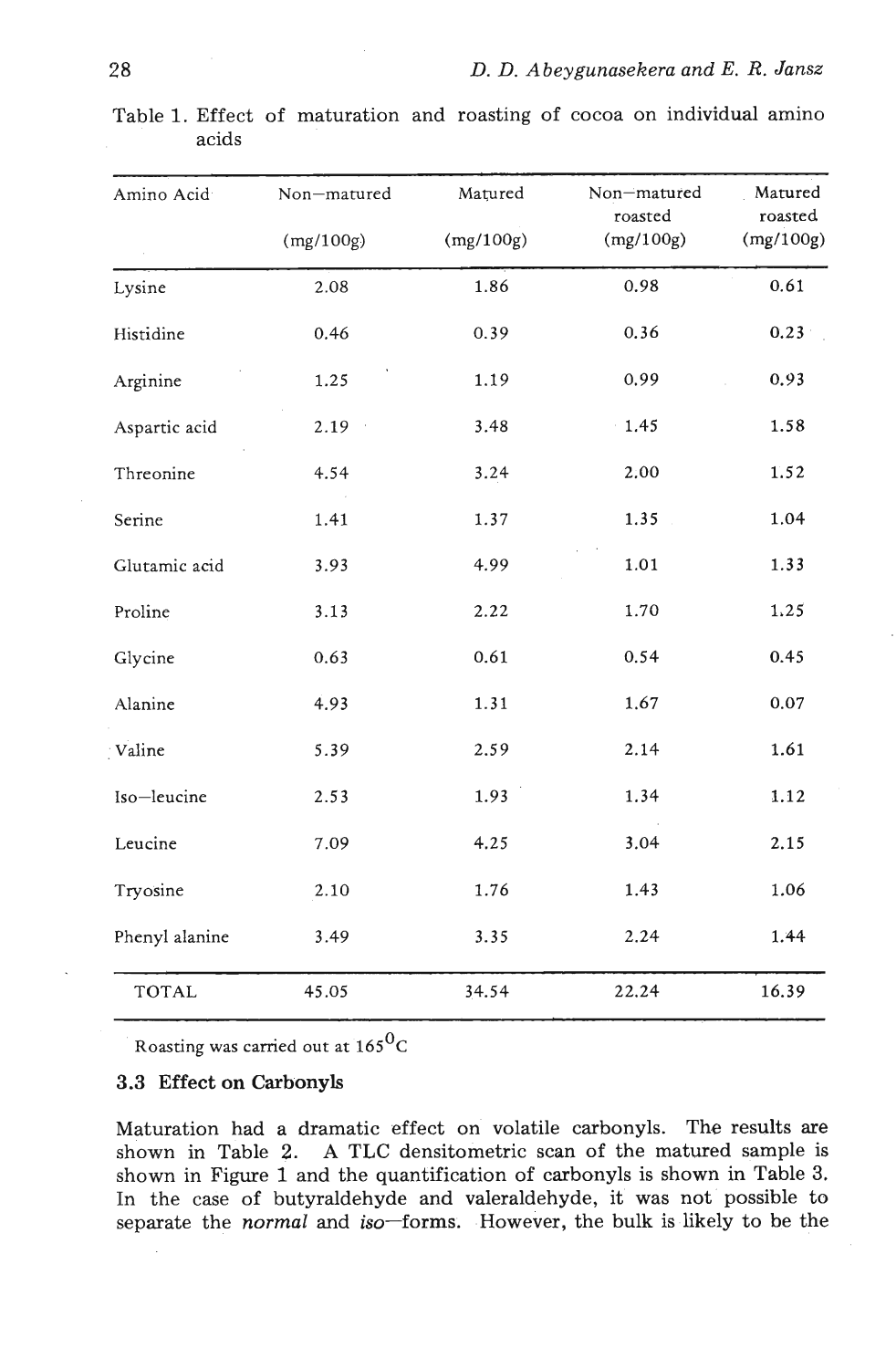*iso-form?* Roasting at 165' C resulted in an increased level *of carbonyls* **as**  compared to  $125^{\circ}$ C



| Figure 1. | Densitometric pattern of separation of 2,4 DNP derivatives |  |
|-----------|------------------------------------------------------------|--|
|           | of cocoa                                                   |  |

1. Diacetyl 2. Formaldehyde **3.** Furfuraldehyde

- 4. Acetone 5. Acetaldehyde *6.* Butyraldehyde (n and Iso)
- 7. Valeraldehyde (n and Iso) 8. Nonanaldehyde

The peaks between 1 and 2 are unidentified.

A peak No. 4 (not in this particular scan) normally seen between **3** and 5 is normally propanaldehyde.

The large peak between 1 and 2 was unidentified and was possibly the mono-DNP derivative of diacetyl (Peak No. 1 was confirmed to be the di DNP derivative of diacetyl)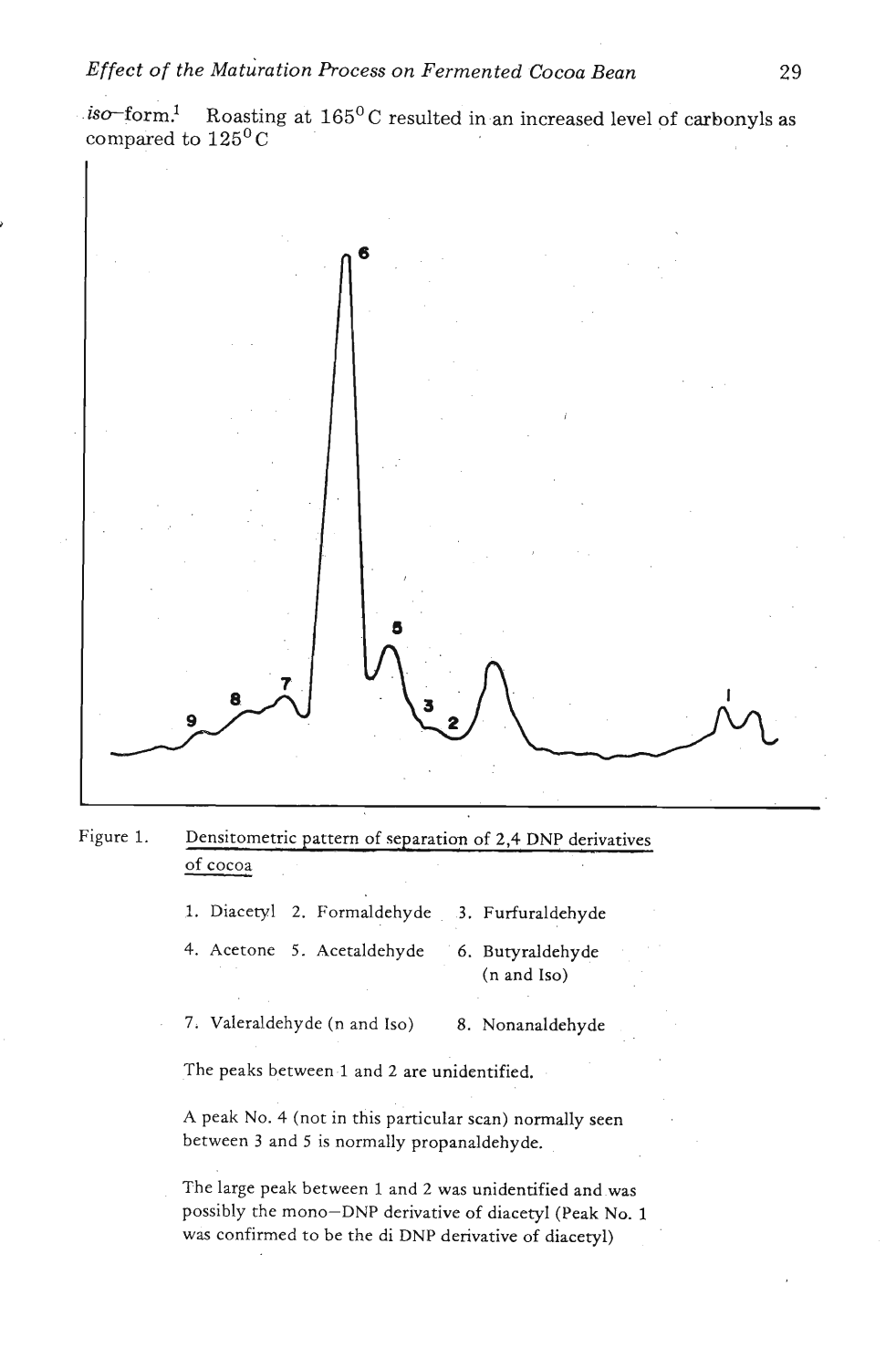| Sample      | Non Roasted | Roasted<br>$(125^{0}C)$ | Roasted<br>$(165^{0}C)$ |
|-------------|-------------|-------------------------|-------------------------|
| Non-matured | 0.09        | 0.08                    | 0.26                    |
| Matured     | 0.21        | 0.18                    | 0.35                    |

**Table 2. Mass of DNP derivatives of volatile carbonyls (g/lOOg)** 

# **Table 3. Effect of maturation and roasting on volatile carbonyls**

| Compound<br>$(2,4$ DNP<br>derivatives) | Non-matured<br>cocoa | Mature<br>cocoa | Non-matured<br>roasted<br>cocoa | Mature<br>roasted<br>cocoa |
|----------------------------------------|----------------------|-----------------|---------------------------------|----------------------------|
|                                        | (mg/100g)            | (mg/100g)       | (mg/100g)                       | (mg/100g)                  |
| Di-acetyl                              | 0.95                 | 3.54            | 4.38                            | 6.45                       |
| Formaldehyde                           | 0.73                 | 3.68            | 2.02                            | 5.88                       |
| Furfuraldehyde                         | 0.68                 | 0.52            | 1.90                            | 2.69                       |
| Acetone                                | 2.31                 | 4.75            | 6.74                            | 9.67                       |
| Acetaldehyde                           | 2.99                 | 6.47            | 8.84                            | 11.63                      |
| Iso-butyraldehyde<br>n-butyraldehyde   | 0.45                 | 2.50            | 4.32                            | 5.65                       |
| Iso-valeraldehyde<br>n-valeraldehyde   | 0.47                 | $2.40^{\circ}$  | 3.61                            | 4.03                       |
| Nonanaldehyde                          | 0.03                 | 0.04            | 0.05                            | 0.03                       |

**<sup>0</sup>Roasting was carried out at 165 C** 

## **3.4 Incubation Experiments**

**Incubation of cocoa with amino acids resulted in a marked increase of volatile carbonyls. The individual carbonyls formed are shown in Table 4.**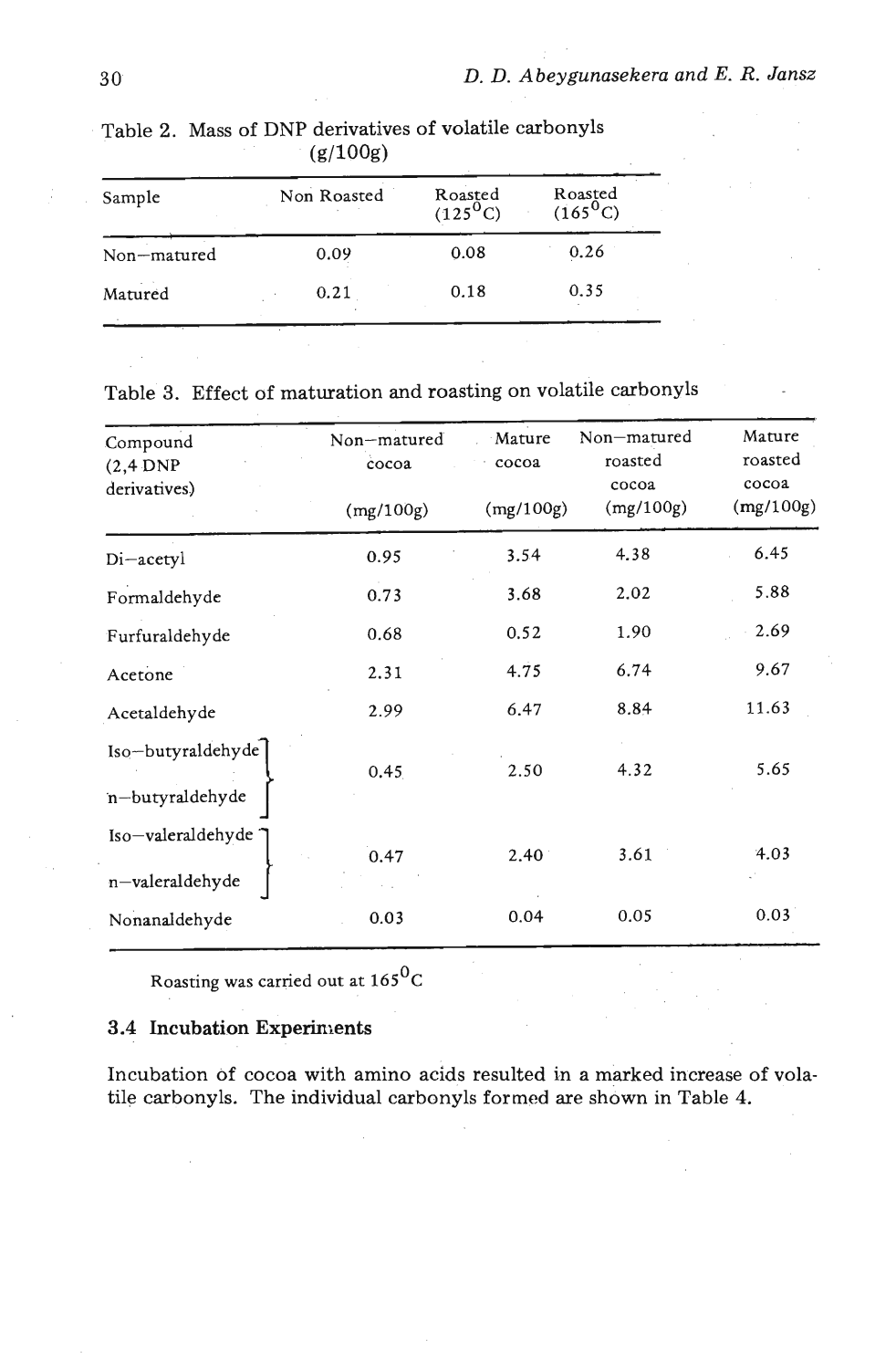| j                  |
|--------------------|
| こうこう えん でてこく りょうそう |
|                    |
|                    |
|                    |
|                    |
| ;<br>;<br>;        |
| I                  |
| r<br>F             |

The low value for di-acetyl unaccounted but is possibly due to the formation of a mono DNP derivative (the unidentified so-valeraldehyde n-valeraldehyde  $(mg/100g)$  $0.03$  $0.04$  $0.01$  $0.21$ Iso-butyraldehyde n-butyraldehyde  $(mg/100g)$  $0.03$ 0.56  $0.11$ 0.52 0.61 0.52 Not registered by Integrator 0.37  $-$  Not detected Acetaldehyde  $(mg/100g)$  $3.47$  $3.40$ 1.08 4.70 3.00 4.30  $3.49$ 1.93 Propanaldehyde  $(mg/100g)$  $0.01$  $(mg/100g)$ Acetone See Section 2.7 for details on sample  $0.24$ 0.15 0.17 0.06 0.76  $0.05$ 0.73  $(mg/100g)$ Diacetyl  $0.03$ 0.38  $0.10$  $0.35$ 0.23  $0.13$  $0.01$ Mature + Clutamic acid Mature + Threonine Mature + Manine Mature + Leucine Mature (control) Mature + Valine Mature (heat) Sample Mature (pH)

*Effect of the Maturation Process on Fermented Cocoa Bean* 

31

peak in Figure 1)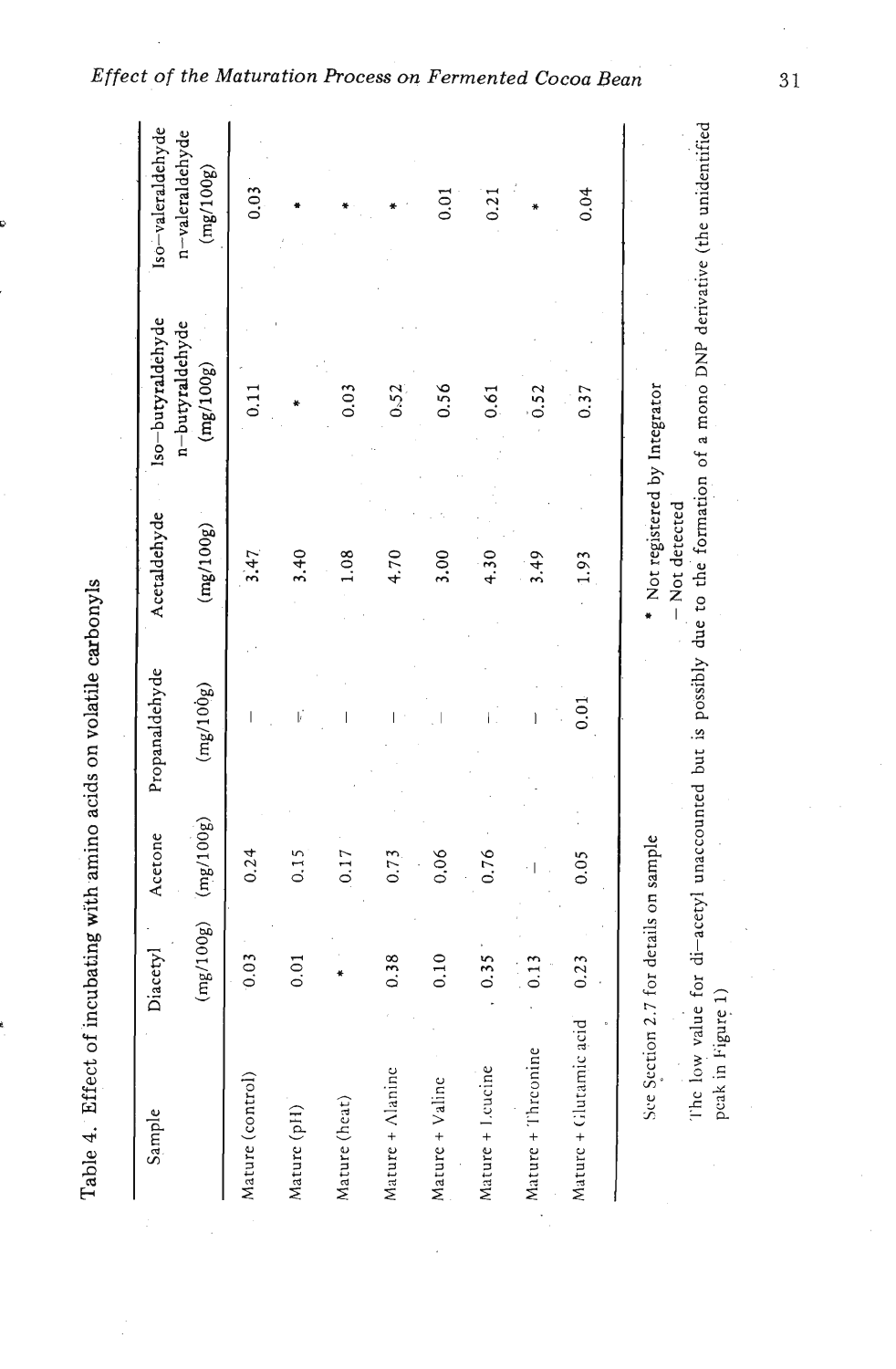#### 4. Discussion

The results showed that apart from a reduction in acidity the maturation process causes other chemical changes.

The process causes a loss of free amino acids which may be due to: $-$ 

- (a) the migration of amino acids from bean to sweatings;
- (b) a deamination process;
- (c) a combination of the above two processes.

It is noted that although production of amino acids through hydrolysis of proteins may complicate interpretation of results, whatever the dominating mechanisms, overall free amino acid content declined on maturation.

Results also showed that there is a remarkable increase in the content of all volatile carbonyl compounds detected on maturation except for furfuraldehyde and nonanaldehyde. Many processes could account for increase in volatile carbonyls. Among them would be: (a) the deamination, decarboxylation and subsequent reaction of the carbon skeleton of amino acids and (b) degradative oxidation of fatty acids.

The incubation experiments clearly showed an interrelationship bet ween amino acids and volatile carbonyls. The heat treated and pH adjusted controls indicated that the reactions are enzymatic. However, the carbonyls formed are not by a simple process of deamination and carboxylation. It appears that the process is more complex, involving possibly a general induction of free carbonyl formation. The presence of a straight chain *C9*  aldehyde and also large amounts of acetone and other reaction products of acetyl coenzyme A indicates that fatty acid degradation also plays a part in carbonyl formation.

As expected the roasting increases carbonyl content and caused a decline of amino acids. This is a clear manifestation of the Strecker reaction which has been fully described previously.<sup>8</sup> Here too the matured samples had a higher carbonyl content than the non-matured samples showing that the maturation process is not merely a process for reduction of acidity by the increase of aeration, but also affects the flavour forming reactions of cocoa bean.

#### Acknowledgements

The authors thank Dr. D. M. G. T. Chulatunge for writing the computer programme for 'interpretation of the TLC densitometric pattern, Mr. G. R. Liyanage for amino acids analysis and Mrs. I. Bandara for secretarial assistance. The study forms a part of the M. Phil. thesis (University of Colombo) of Mrs. D. D. Abeygunasekera.